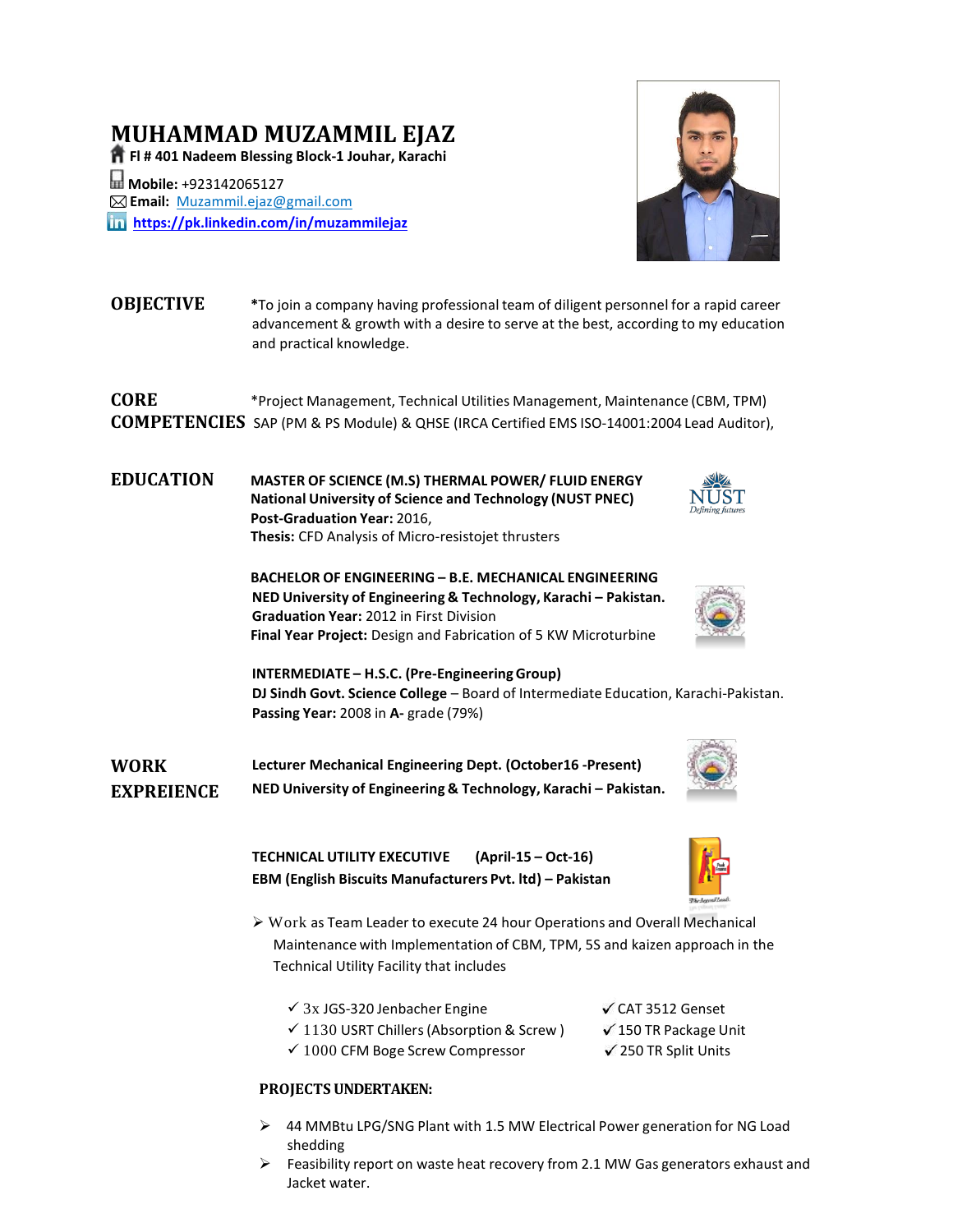#### **UTILITY ENGINEER (Feb-13 – April-15) GENERAL TYRE AND RUBBER COMPANY OF PAKISTAN LIMITED**



- Lead Operation & Maintenance of Utility Plant incudes
	-
	- Caterpillar 3512, Cummins KTA 50 GS8, Skoda 734KVA
	- 40TPH 18barg Steam Boiler  $√$  72MMBtuLPG /SNG Plant
		- 22m3/hr G.E Pro Series RO plant √ 1400X6 CFM Rotary &Screw Compressor

#### **JOB DESCRIPTION:**

- $\triangleright$  Plan, monitor and execute maintenance activities in accordance/compliance to predictive/preventive maintenance
- $\triangleright$  Monitor/check lubrication, water & chemical treatment activities and make modification as per requirement.
- Implementation of EMS ISO-14001 (IRCA U.K Certified Lead Auditor) & OHSAS ISO-18001 in Utility Dept.
- $\triangleright$  Maintain energy management system, identify, inspect and troubleshoots faulty equipment & devices.
- $\triangleright$  Prepare and update equipment inventory, preparation and review Utility Budget.
- Assist Vendors, Utility supervisors and operation/ maintenance crew.
- $\triangleright$  Create layouts, schematic& CAD drawings as per new installation or modifications.

#### **PROJECTS UNDERTAKEN:**

- $\triangleright$  Selection, Installation & commissioning of Caterpillar CAT 3512 Genset (Allied Engineering & Services ltd.)
- Commissioning of 72 MMBtu LPG/SNG plant (Target Engineering Ltd) Installation & Commissioning of 1000USGPM pumping room for Fire & Fighting System.(KSB Pakistan Ltd)
- Installation & Commissioning of 25m3/hr G.E Pro Series RO Plant (Orient Energy Ltd)
- Installation & Commissioning of 200KW Rotary Air Compressor (Certified training from RASTAGAR Co. Ltd

# **INTERSNHIPS**

#### **INDUSTRIAL FYP PROJECT LEADER 5KWMICROTURBINE (Jan – Nov 2012) ASSOCIATED ELECTRICAL & ENGINEERING CORPORATION (AEEC)**



- Design & developed CAD model of centrifugal compressor and radial turbine using CFturbo9 (GMBH)
- Design and flow analysis of Combustion Chamber using SolidWorks2011.
- $\triangleright$  Fabrication of turbine engine using turbocharger.

#### **INTERNEE (PRODUCTION DEPARTMENT) Dec 2010 – Jan 2011**



#### **PAK SUZUKI CO. LTD, KARACHI, PAKISTAN**

- $\triangleright$  Complete Study of welding shop including shop layout, welding line pro[cess, weldi](http://www.bing.com/images/search?q=pak+suzuki+logo&id=0D2C1C0D0A2B390FF9B564B7BFD91AA2062A82E3&FORM=IQFRBA)ng machine and defect
- $\triangleright$  Gather Offline data information and make statistical analysis to determine root cause for defects.
- $\triangleright$  Suggest countermeasures & improved methods in process line to minimize losses due to excess repair work